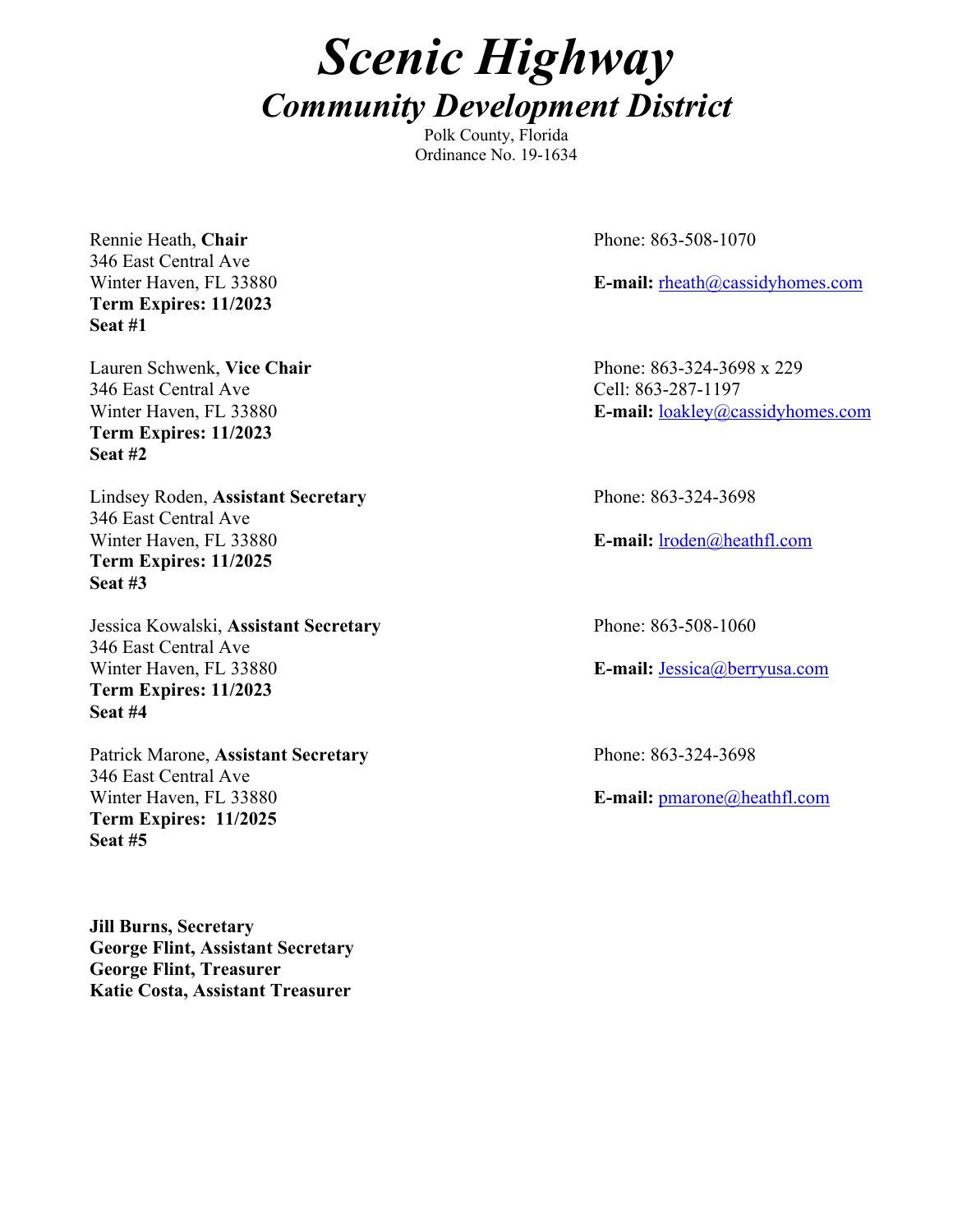# **Scenic Highway CDD District Directory**

#### **District Counsel**

Roy Van Wyk **Phone**: 850-566-7618 KE Law Group 2016 Delta Blvd., Suite 101 **Support Counsel:**

**District Engineer**

John Bannon Phone: 863-940-2040 Wood & Associates, LLC 1925 Bartow Rd 1925

### **Bond Counsel**

Greenberg Traurig, P. A. **Phone:** 305-579-0886 450 S. Orange Ave., Suite 650 Orlando, FL 32801 Robert C. Gang **E-mail:** gangr@gtlaw.com Ashton M. Bligh **E-mail:** bligha@gtlaw.com Solomon Cadle **E-mail:** cadles a set of calles a set of calles a set of calles a set of calles a set of calles a set of calles a set of calles a set of calles a set of calles a set of calles a set of calles a set of calles

**Trustee**

U.S. Bank National Association Phone: 407-835-3805 225 E. Robinson Street, Suite 250 Orlando, FL 32801

### **Underwriter**

FMSbonds, Inc. 20660 W. Dixie Highway North Miami Beach, FL 33180 Jon Kessler **Phone:** 305-692-4124

Tallahassee, FL 32303 **E-mail:** roy@kelawgroup.com

Amy Hembree **E-mail:** amy@kelawgroup.com Jake Whealdon **E-mail:** jake@kelawgroup.com

Lakeland, FL 33801 **E-mail:** john@woodcivil.com Nicki Rowan **E-mail:** nrowan@woodcivil.com

Deborah A. Kharran-Misra **E-mail:** kharranmisrad@gtlaw.com Clara Stegeman **E-mail:** stegemanc@gtlaw.com

Stacey L. Johnson **E-mail:** Stacey.johnson4@usbank.com

**Cell:** 407-619-3781 **E-mail:** jkessler@fmsbonds.com

William Baum **Phone:** 305-937-0660 **Ext:** 2209 **E-mail:** wbaum@fmsbonds.com

Dylan Schwartz **Phone:** 305-937-0660 **Ext:** 2225 **E-mail:** dylanschwartz@fmsbonds.com

Debbie Stocker **Phone:** 305-937-0660 **Ext:** 2250 **E-mail:** dstocker@fmsbonds.com